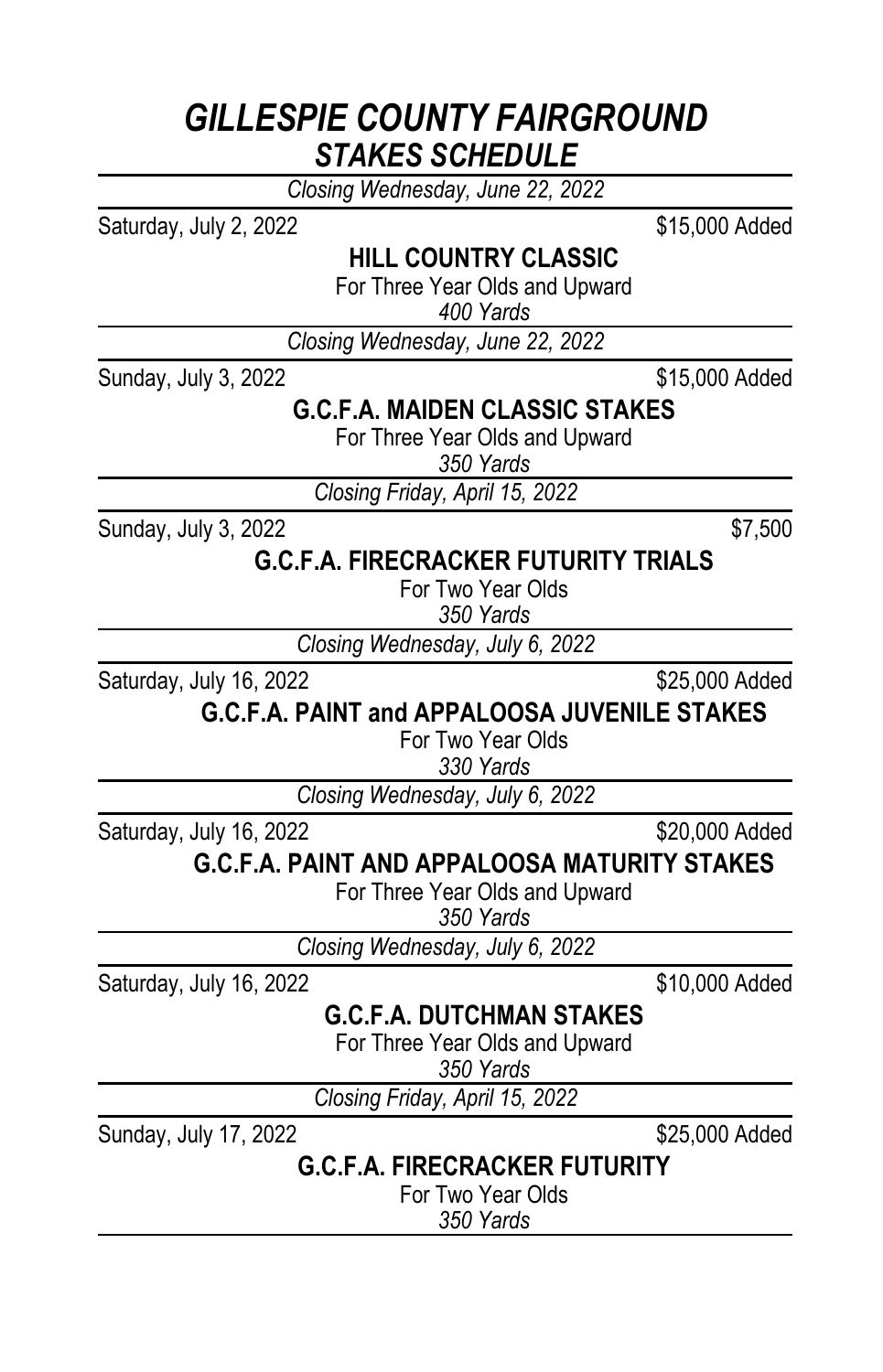# *GILLESPIE COUNTY FAIRGROUND STAKES SCHEDULE*

*Closing Wednesday, July 6, 2022*

र्पूरे

Sunday, July 17, 2022 **\$25,000 Added** (Plus \$5,000 TBSF)

**TEXAS THOROUGHBRED BREEDERS STAKES**

For Three Year Olds and Upward

*Six Furlongs*

*Closing Friday, April 15, 2022*

Saturday, August 13, 2022 \$7,500

#### **GILLESPIE COUNTY FAIR FUTURITY TRIALS**

For Two Year Olds

*350 Yards*

*Closing Friday, April 15, 2022*

Sunday, August 14, 2022 **\$7,500** 

#### **GILLESPIE COUNTY FAIR DERBY TRIALS**

For Three Year Olds

*350 Yards*

*Closing Wednesday, August 17, 2022*

Saturday, August 27, 2022 **\$10,000 Added** 

**G.C.F.A. ALL BREEDS 870 STAKES**

For Three Year Olds and Upward

*870 Yards*

*Closing Wednesday, August 17, 2022*

Saturday, August 27, 2022 **\$10,000 Added** 

**GILLESPIE COUNTY FAIR SPRINT CLASSIC**

For Three Year Olds and Upward

*250 Yards*

*Closing Wednesday, August 17, 2022*

Saturday, August 27, 2022 **\$25,000 Added** 

र्पूरे

(Plus \$5,000 TBSF)

**G.C.F.A. TEXAS BRED STAKES**

For Three Year Olds and Upward

*Seven Furlongs*

*Closing Friday, April 15, 2022*

Sunday, August 28, 2022 \$25,000 Added

#### **GILLESPIE COUNTY FAIR DERBY**

For Three Year Olds

*350 Yards*